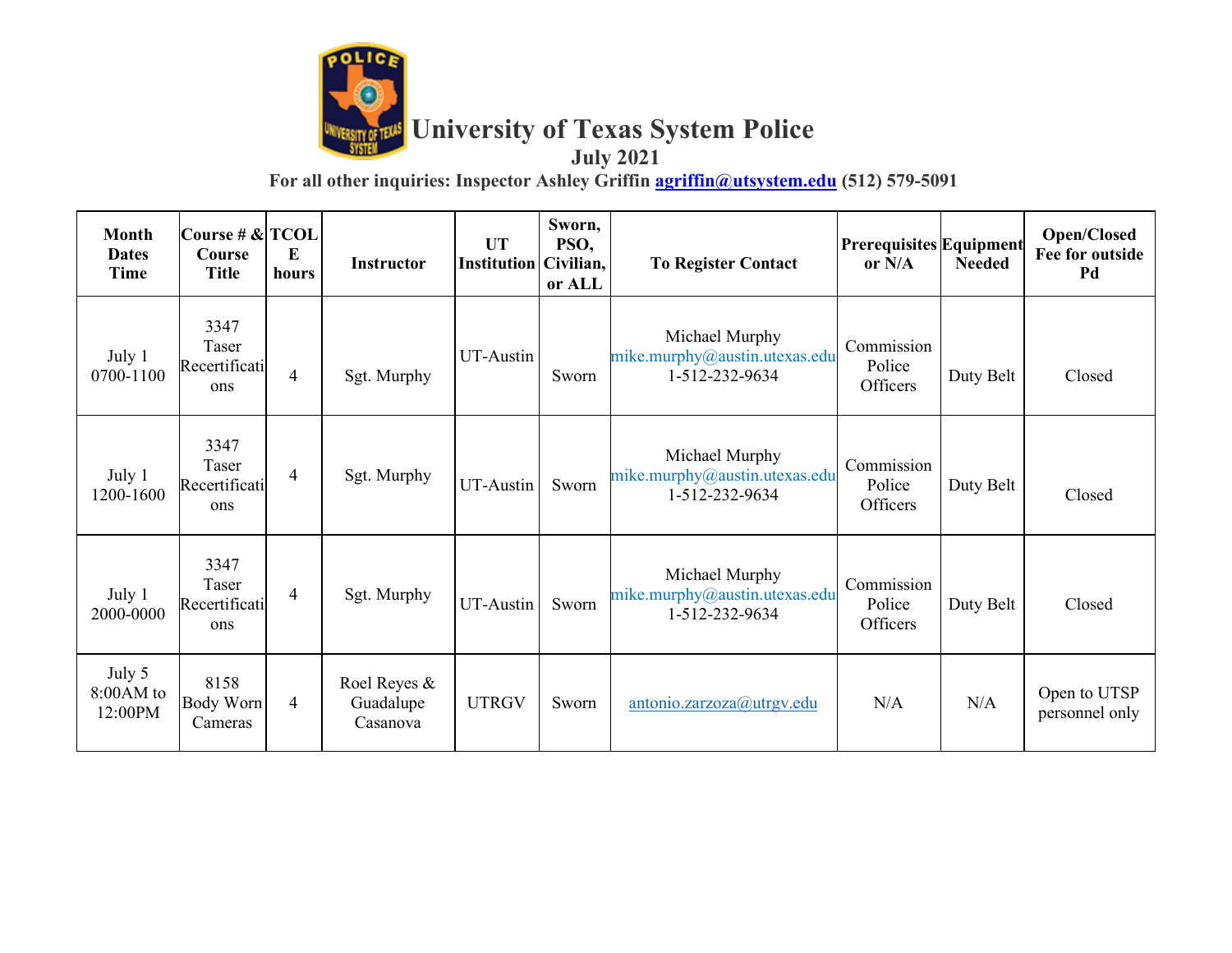| July 5 1:00PM<br>to $5:00PM$ | 8158<br><b>Body Worn</b><br>Cameras              | $\overline{4}$           | Roel Reyes &<br>Guadalupe<br>Casanova | <b>UTRGV</b>           | Sworn                | antonio.zarzoza@utrgv.edu                                                                     | N/A                                | N/A                                                                      | Open to UTSP<br>personnel only |
|------------------------------|--------------------------------------------------|--------------------------|---------------------------------------|------------------------|----------------------|-----------------------------------------------------------------------------------------------|------------------------------------|--------------------------------------------------------------------------|--------------------------------|
| July<br>6<br>1400-1600       | 8158<br><b>Body Worn</b><br>Camera               | $\overline{2}$           | <b>Burts</b>                          | UT Health<br><b>SA</b> | Sworn                | Ryan O'Connor<br>oconnorr@uthscsa.edu<br>210-567-8919                                         | <b>NA</b>                          | Note<br>Taking<br>Materials                                              | Open                           |
| July 7<br>0800-1700          | 1849<br>DeEsclation<br>Techniques                | 8                        | Capt. Calucci                         | San<br>Antonio         | <b>ALL</b>           | Sgt. Eric Weber<br>UTSAPDTraining@utsa.edu                                                    | N/A                                | Note<br>Taking<br>Material                                               | Open                           |
| July 7<br>1400-1600          | 3343<br>Less Lethal<br>(OC)                      | $\overline{2}$           | Paladie                               | UT Health<br><b>SA</b> | Sworn                | Ryan O'Connor<br>oconnorr@uthscsa.edu<br>210-567-8919                                         | <b>NA</b>                          | Note<br>Taking<br>Materials                                              | Open                           |
| July 7<br>0730-1130          | 2053<br><b>ASP</b> Baton<br>re-<br>certification | $\overline{4}$           | M. Nowik<br>D. McCoy<br>T. McKinney   | <b>UTSWMC</b>          | Sworn                | Cpl. Timothy McKinney<br>Timothy.mckinney@utsouthwes<br>tern.edu<br>214-633-1606              | ASP Baton<br>end user<br>certified | Uniform,<br>duty belt w/<br>ASP baton<br>& baton<br>holder               | Open<br>No Fee                 |
| July 7<br>1200-1400          | 3343<br>OC Spray<br>re-<br>certification         | $\overline{2}$           | D. McCoy<br>T. McKinney<br>M. Nowik   | <b>UTSWMC</b>          | Sworn,<br><b>PSO</b> | Cpl. Timothy McKinney<br>Timothy.mckinney@utsouthwes OC Spray end<br>tern.edu<br>214-633-1606 | user certified                     | Uniform,<br>duty belt w/<br>OC Spray<br>canister &<br>canister<br>holder | Open<br>No Fee                 |
| July 8<br>0700-1100          | 3347<br>Taser<br>Recertificati<br>ons            | $\overline{\mathcal{L}}$ | Sgt. Murphy                           | UT-Austin              | Sworn                | Michael Murphy<br>mike.murphy@austin.utexas.edu<br>1-512-232-9634                             | Commission<br>Police<br>Officers   | Duty Belt                                                                | Closed                         |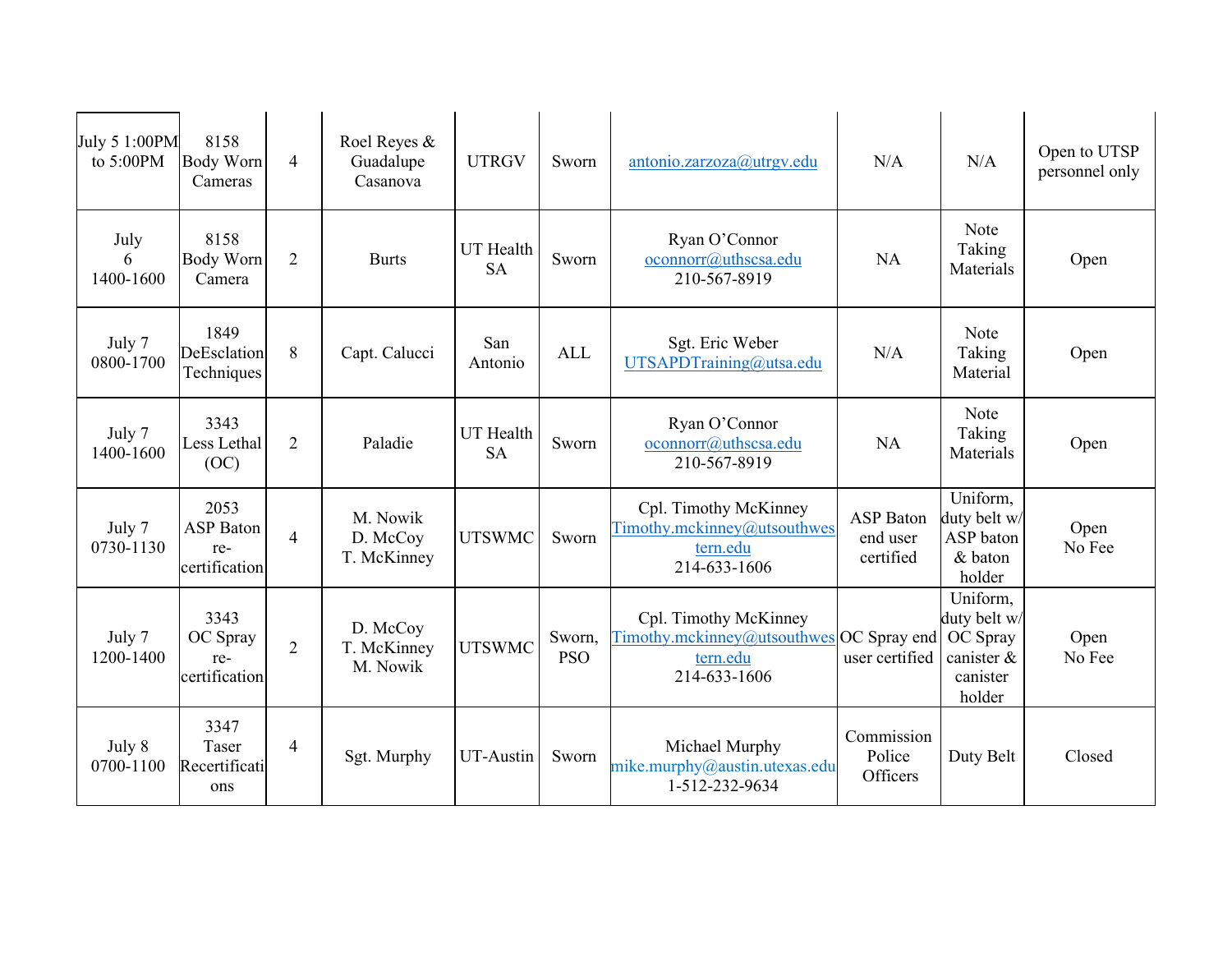| July 8<br>1200-1600          | 3347<br>Taser<br>Recertifi-<br>cations | $\overline{4}$ | Sgt. Murphy                                                                             | UT-Austin                     | Sworn | Michael Murphy<br>mike.murphy@austin.utexas.edu<br>1-512-232-9634 | Commission<br>Police<br>Officers | Duty Belt                                 | Closed                              |
|------------------------------|----------------------------------------|----------------|-----------------------------------------------------------------------------------------|-------------------------------|-------|-------------------------------------------------------------------|----------------------------------|-------------------------------------------|-------------------------------------|
| July 8<br>2000-0000          | 3347<br>Taser<br>Recertificati<br>ons  | $\overline{4}$ | Sgt. Murphy                                                                             | UT-Austin                     | Sworn | Michael Murphy<br>mike.murphy@austin.utexas.edu<br>1-512-232-9634 | Commission<br>Police<br>Officers | None                                      | Closed                              |
| July<br>8<br>1400-1600       | 2053<br>Baton                          | $\overline{2}$ | Paladie                                                                                 | UT Health<br><b>SA</b>        | Sworn | Ryan O'Connor<br>oconnorr@uthscsa.edu<br>210-567-8919             | <b>NA</b>                        | Duty Belt<br>Asp Baton                    | Open                                |
| July<br>$6 - 8$<br>0600-1400 | 2040<br>Defensive<br>Tactics           | 24             | Funke                                                                                   | <b>UT</b> Health<br><b>SA</b> | Sworn | Ryan O'Connor<br>oconnorr@uthscsa.edu<br>210-567-8919             | <b>NA</b>                        | Note<br>Taking<br>Materials               | Open                                |
| July<br>$7 - 8$<br>$8-5$ pm  | 3313<br><b>ALERRT</b><br>Level I       | 16             | Inspector DeRohn,<br>Sgt. Major, Sgt.<br>Schlather, Sgt.<br>Cuellar, Ofc.<br>Waelbroeck | <b>ODOP</b>                   | Cadet | Inspector DeRohn<br>rderohn@utsystem.edu                          | <b>NA</b>                        | material.                                 | Note taking Closed for BPOC<br>#103 |
| July 12<br>0600-1200         | 3344<br>Less Lethal<br><b>ECD</b>      | 6              | Saenz                                                                                   | <b>UT</b> Health<br><b>SA</b> | Sworn | Ryan O'Connor<br>oconnorr@uthscsa.edu<br>210-567-8919             | <b>NA</b>                        | Duty Belt<br>$\mathfrak{D}$<br>Cartridges | Open                                |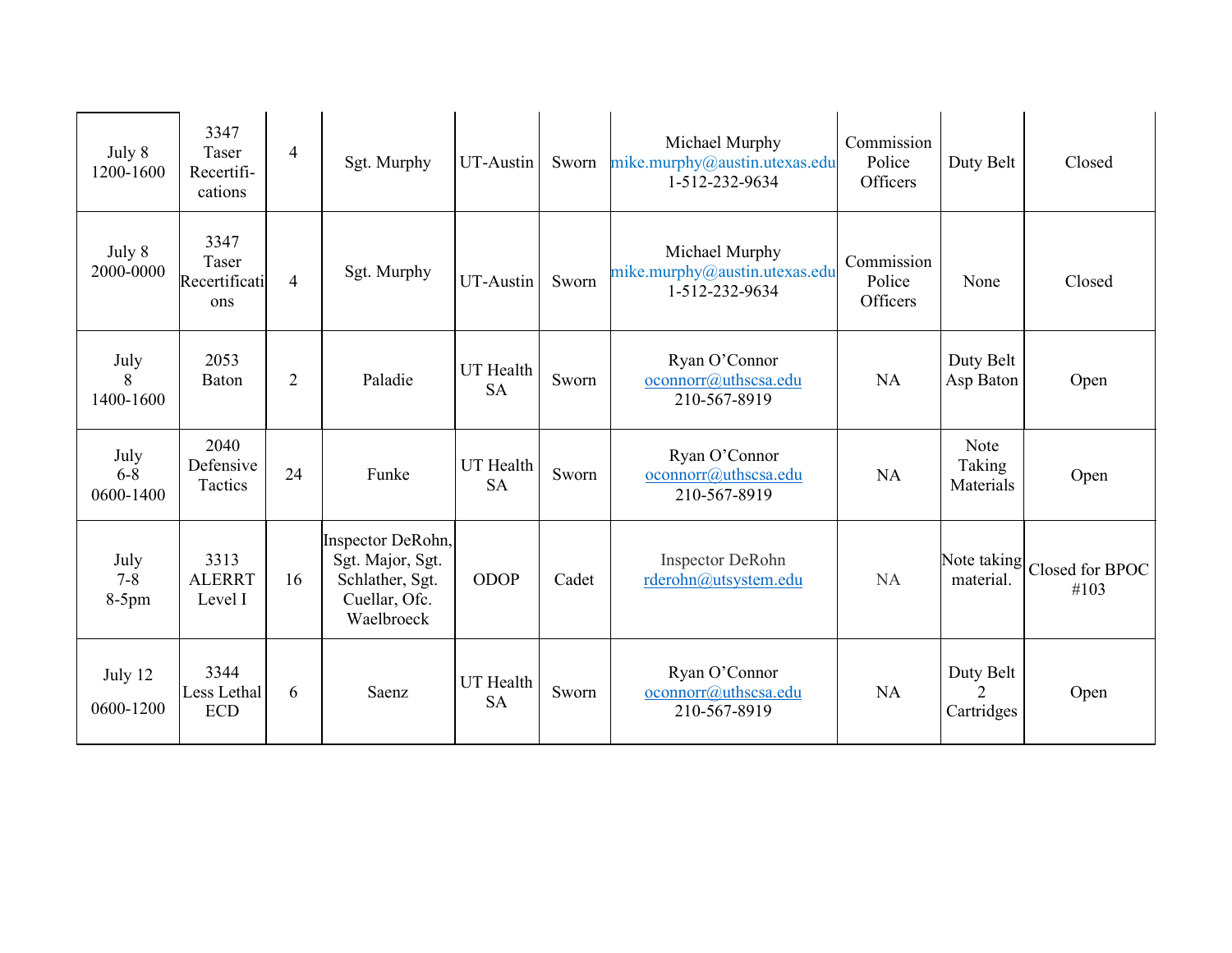| July 12<br>0600-1000   | 8158<br><b>Body Worn</b><br>Camera    | 4              | E. Weber                                        | UT-San<br>Antonio        | Sworn | Eric Weber<br>eric.weber@utsa.edu<br>210-458-6199 | N/A                              | <b>Issued</b><br>BWC, note<br>taking<br>materials | <b>CLOSED</b> |
|------------------------|---------------------------------------|----------------|-------------------------------------------------|--------------------------|-------|---------------------------------------------------|----------------------------------|---------------------------------------------------|---------------|
| July 13<br>0800-1700   | 2054<br>Radar                         | 8              | M. Smith                                        | UT-San<br>Antonio        | Sworn | Eric Weber<br>eric.weber@utsa.edu<br>210-458-6199 | N/A                              | Radar, note<br>taking<br>materials                | <b>OPEN</b>   |
| July 13<br>0600-0800   | 3027<br>De-<br>escalation             | $\overline{2}$ | T. Armstrong<br>C.Dorsey<br>G. Milillo          | <b>UTMB</b><br>Galveston | Sworn | Officer Olga Joseph<br>olmolis@utmb.edu           | Commission<br>Police<br>Officers | Duty Rig<br>No live<br>weapons                    | Closed        |
| July 13<br>0900-1300   | 2055 Long<br>Guns<br>/Firearms        | $\overline{4}$ | Lt. Layer<br>Detective J.Gonzal<br>es<br>F.Diaz | <b>UTMB</b><br>Galveston | Sworn | Officer Olga Joseph<br>olmolis@utmb.edu           | Commission<br>Police<br>Officers | Duty Rig<br>No live<br>weapons                    | Closed        |
| July 13th<br>1400-1800 | 2040<br>Defensive<br>Tactics          | $\overline{4}$ | C.McGee<br>J.Milillo                            | <b>UTMB</b><br>Galveston | Sworn | Officer Olga Joseph<br>olmolis@utmb.edu           | Commission<br>Police<br>Officers | Duty Rig<br>No live<br>weapons                    | Closed        |
| July 14th<br>0600-1400 | 2053<br><b>ASP</b> Baton<br>Full Cert | 8              | J.Siverand                                      | <b>UTMB</b><br>Galveston | Sworn | Officer Olga Joseph<br>olmolis@utmb.edu           | Commission<br>Police<br>Officers | Duty Rig<br>No live<br>weapons                    | Closed        |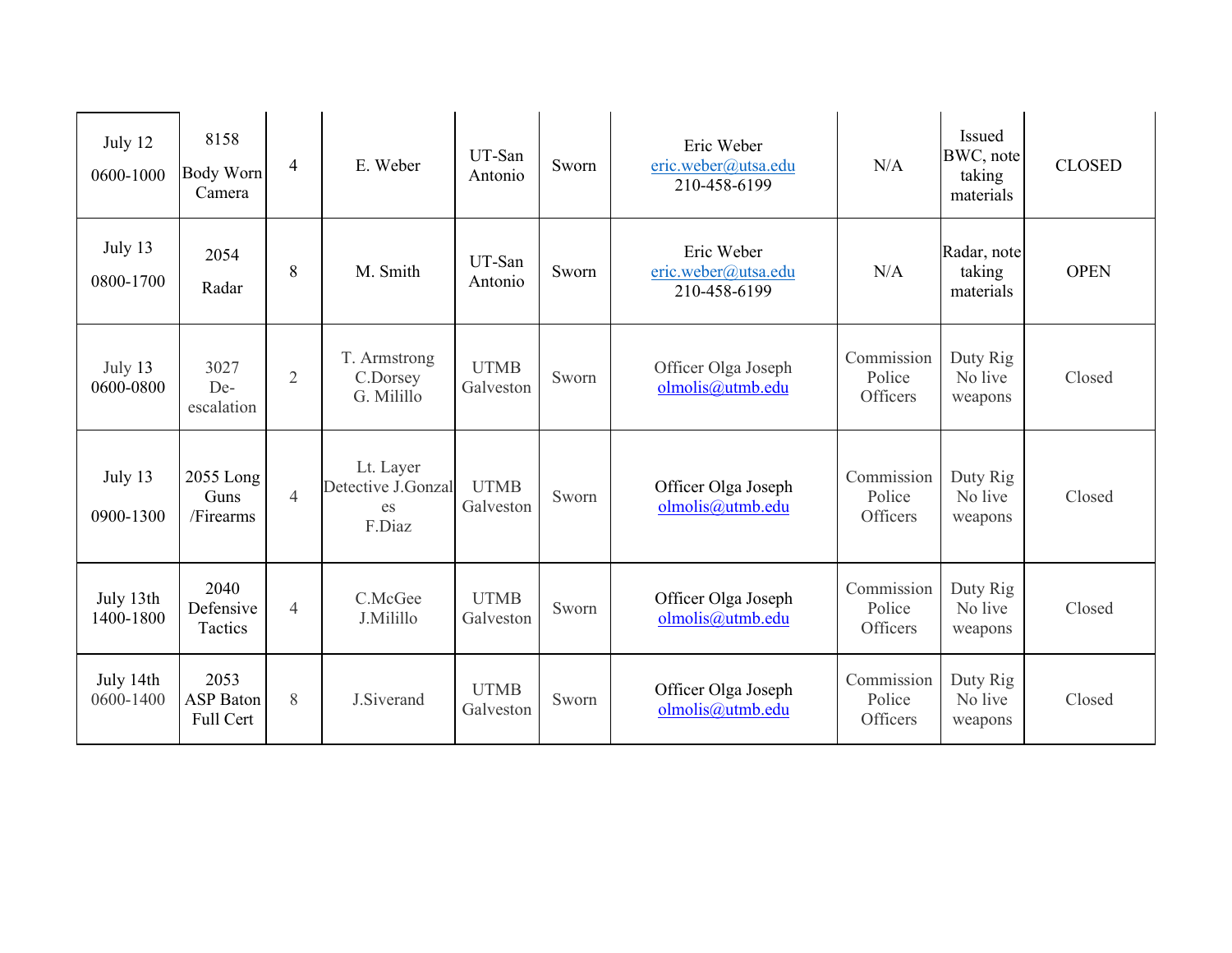| July 14th<br>1400-1800  | 3343<br>OC Spray<br>Full cert                   | 4              | J.Siverand   | <b>UTMB</b><br>Galveston      | Sworn | Officer Olga Joseph<br>olmolis@utmb.edu                         | Commission<br>Police<br>Officers | Duty Rig<br>No live<br>weapons      | Closed           |
|-------------------------|-------------------------------------------------|----------------|--------------|-------------------------------|-------|-----------------------------------------------------------------|----------------------------------|-------------------------------------|------------------|
| July 16th<br>0600-1000  | 3347<br><b>TASER</b><br>Recert                  | $\overline{4}$ | T. Armstrong | <b>UTMB</b><br>Galveston      | Sworn | Officer Olga Joseph<br>olmolis@utmb.edu                         | Commission<br>Police<br>Officers | Duty Rig<br>No live<br>weapons      | Closed           |
| July 19<br>1000-1200    | 8158<br><b>Body Worn</b><br>Camera              | $\overline{2}$ | Sgt. Murphy  | UT-Austin                     | Sworn | Michael Murphy<br>mike.murphy@austin.utexas.edu<br>512-232-9634 | Commissioned                     | None                                | Closed           |
| July 20<br>0700-1500    | 2040<br>Defensive<br>Tactics                    | 8              | Ofc. Gibbs   | UT-Austin                     | Sworn | Michael Murphy<br>mike.murphy@austin.utexas.edu<br>512-232-9634 | Commissioned                     | Duty Belt                           | Closed           |
| July 20<br>0800-1700    | 2095<br>Use of<br>Force<br>Scenario<br>Training | 8              | Funke        | <b>UT</b> Health<br><b>SA</b> | Sworn | Ryan O'Connor<br>oconnorR@uthscsa.edu<br>210-567-8919           | N/A                              | Full<br>Uniform<br>Eyes and<br>Ears | No Fee<br>Closed |
| July 21-22<br>0600-1400 | 2040<br>Ground<br>Fighting                      | 16             | Ofc. Frame   | UT-Austin                     | Sworn | Michael Murphy<br>mike.murphy@austin.utexas.edu<br>512-232-9634 | Commission<br>Police<br>Officers | Duty Belt                           | Closed           |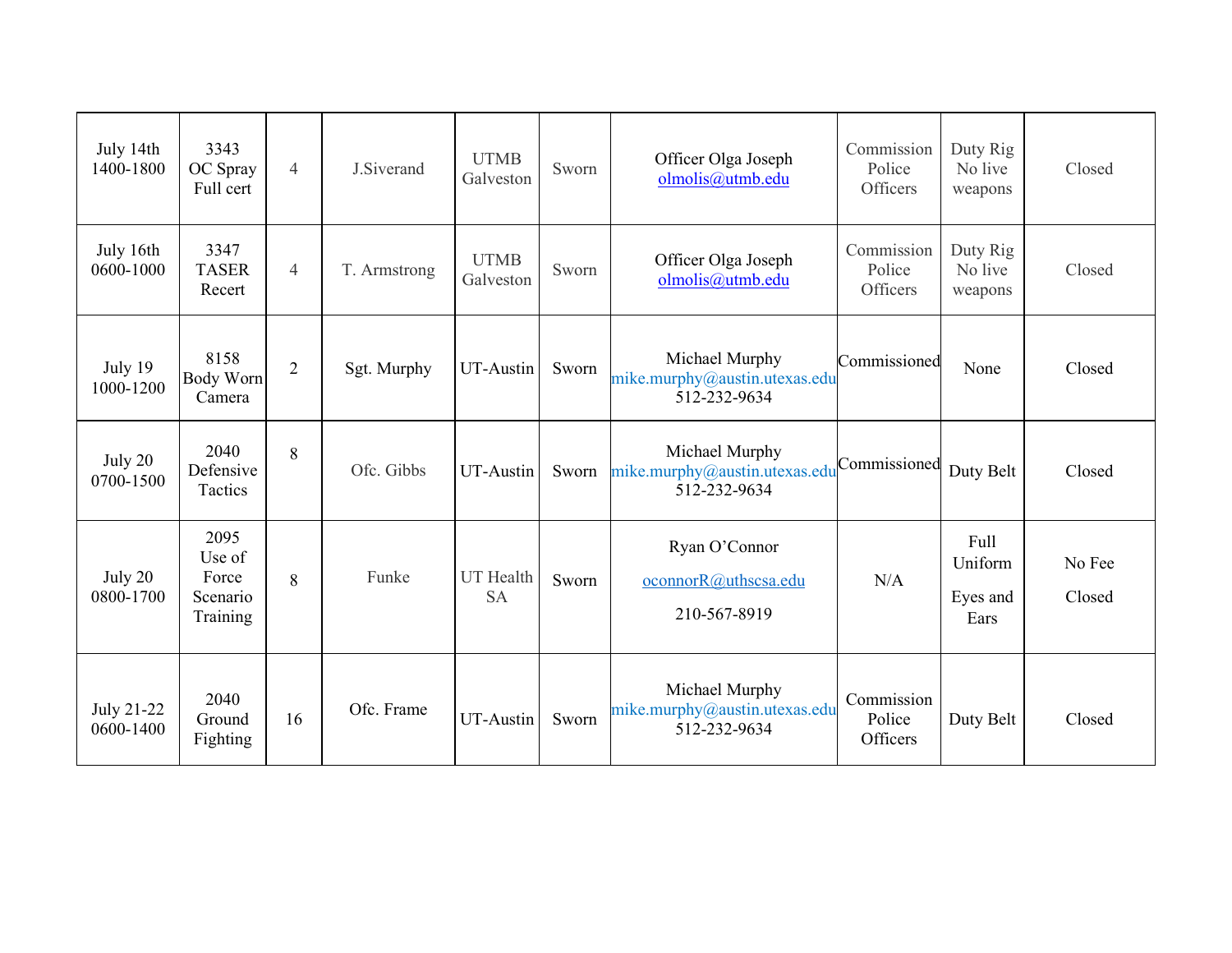| July 23<br>0700-1500 | 2053<br><b>PR-24</b>                             | 8              | Sgt. B. Schlather                   | UT-Austin       | Sworn                | Michael Murphy<br>mike.murphy@austin.utexas.edu<br>512-232-9634                               | Commission<br>Police<br>Officers          | Duty<br>Belt/PR-24                                                       | Closed         |
|----------------------|--------------------------------------------------|----------------|-------------------------------------|-----------------|----------------------|-----------------------------------------------------------------------------------------------|-------------------------------------------|--------------------------------------------------------------------------|----------------|
| July 28<br>0800-1200 | 3335<br>First<br>Responder<br>Trauma<br>Care     | $\overline{4}$ | <b>Andrew Huitt</b>                 | <b>ATEMS</b>    | Sworn                | Michael Murphy<br>mike.murphy@austin.utexas.edu<br>1-512-232-9634                             | Commission<br>Police<br>Officers          | None                                                                     | Closed         |
| July 28<br>1300-1700 | 3335<br>First<br>Responder<br>Trauma<br>Care     | $\overline{4}$ | <b>Andrew Huitt</b>                 | <b>ATEMS</b>    | Sworn                | Michael Murphy<br>mike.murphy@austin.utexas.edu<br>1-512-232-9634                             | Commission<br>Police<br>Officers          | None                                                                     | Closed         |
| July<br>28           | 3715<br>Suicide by<br>Cop<br>Course              | 8<br>virtual   | Chief Rick Wall                     | UTP-<br>Houston | Sworn                | Tunya Theis<br>TLTheis@mdanderson.org<br>$(713) 563 - 4741$                                   | N/A                                       | N/A                                                                      | Closed         |
| July 28<br>0730-1130 | 2053<br><b>ASP</b> Baton<br>re-<br>certification | $\overline{4}$ | M. Nowik<br>D. McCoy<br>T. McKinney | <b>UTSWMC</b>   | Sworn                | Cpl. Timothy McKinney<br>Timothy.mckinney@utsouthwes<br>tern.edu<br>214-633-1606              | <b>ASP</b> Baton<br>end user<br>certified | Uniform,<br>duty belt w/<br>ASP baton<br>& baton<br>holder               | Open<br>No Fee |
| July 28<br>1200-1400 | 3343<br>OC Spray<br>re-<br>certification         | $\overline{2}$ | D. McCoy<br>T. McKinney<br>M. Nowik | <b>UTSWMC</b>   | Sworn,<br><b>PSO</b> | Cpl. Timothy McKinney<br>Timothy.mckinney@utsouthwes OC Spray end<br>tern.edu<br>214-633-1606 | user certified                            | Uniform,<br>duty belt w/<br>OC Spray<br>canister &<br>canister<br>holder | Open<br>No Fee |